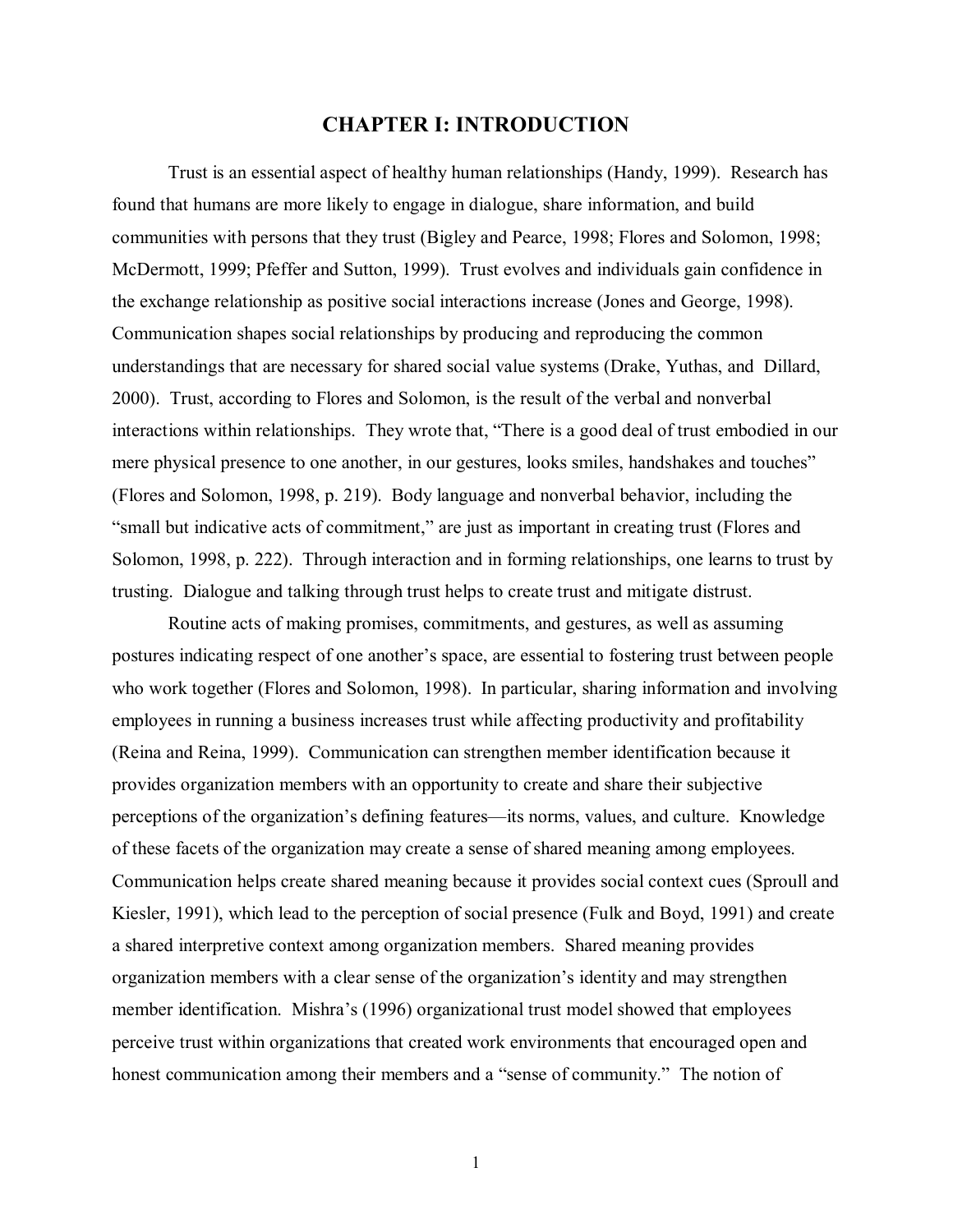"community" serves to satisfy the basic human need to develop human connections and relationships with others.

In response to market demands for speed and efficiency, the modern work environment now incorporates new technologies to facilitate communication among its workforce. Electronic mail—known as e-mail—is a communication tool that has eased the flow of information sharing in organizations and has limited the need for employees to engage in face-to-face interactions where persons share the same physical space in the communication experience (Sarbough-Thompson and Feldman, 1998). While e-mail has many benefits for organizational members, such as the ability to communicate the same message to a dispersed audience, it also has many drawbacks that may influence the degree of trust and psychological sense of community that organizational members feel in a work environment. For example, e-mail provides mechanisms to forward messages to an unlimited number of recipients whom the original author may not have intended to see the correspondence. "Posting or forwarding private messages can be a breech of civility," Drake et al. (2000, p. 55) wrote, and future communications patterns could be irrevocable damaged. Although most employees in major organizations use e-mail in day-to-day workplace communications, little is known about the relationship between this technology and employee's feelings of trust and community in the work environment.

## **I.1 Background of the Problem**

Many researchers have agreed that trust is a necessary element for healthy relationships (Bigley and Pearce, 1998). While debate continues in the literature about the specific meaning of trust (and distrust), the vast majority of trust scholars have viewed trust as the basic ingredient of social interactions (Bigley and Pearce, 1998). Flores and Solomon (1998) described trust as "…a dynamic aspect of human relationships" (p. 206). Trust—both trusting and being trustworthy—is related to the character of individuals and relationships. As a dynamic emotion, trust finds its significance in the bonds it creates—trust is not something that simply happens, it is created through interaction and in the making of relationships (Flores and Solomon, 1998).

Its importance in social relationships makes trust an essential aspect of business life as individuals come together to perform a variety of tasks. Working together often involves interdependence, and people must, therefore, depend on others to accomplish their personal and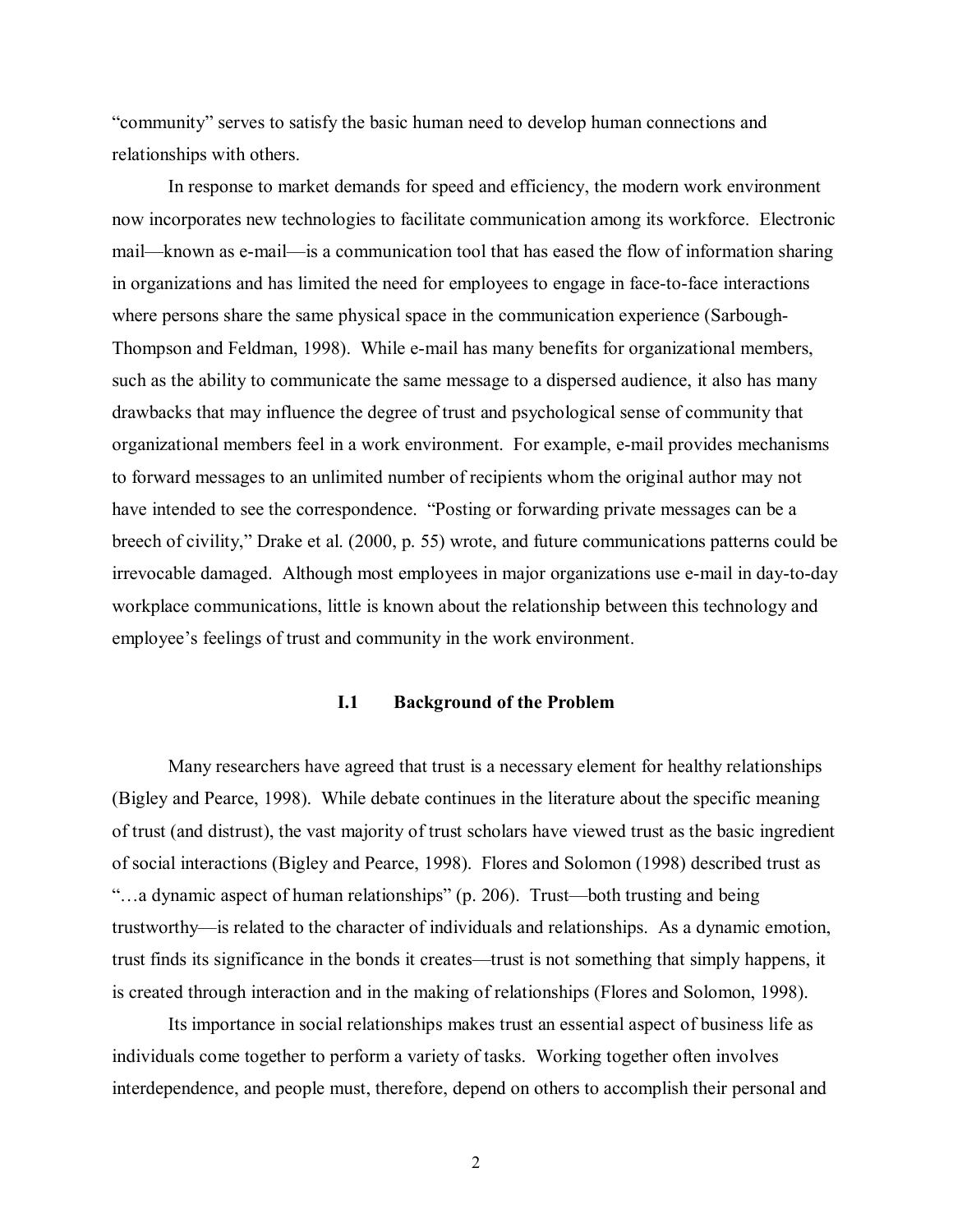organizational goals. Trust, according to Flores and Solomon, is created and damaged through dialogue. In addition to dialogue, Flores and Solomon pointed out the importance of nonverbal behaviors in determining the trustworthiness of another. They reported that body language and nonverbal behavior, including the "small but indicative acts of commitment," were just as important in creating trust and fostering trust between people who work together (Flores and Solomon, 1998, p. 222).

Most scholars have found that trust enables cooperative behavior (Gambetta, 1998); promotes adaptive organizational forms, such as network relations (Miles and Snow, 1992); reduces harmful conflict; decreases transaction costs; facilitates rapid formation of ad hoc work groups (Meyerson, Weick, and Kramer, 1996); and promotes effective responses to crisis (Rousseau, Sitkin, Burt, and Camerer, 1998). Regular communication and courtship are key processes in enhancing the trust relationship (Shapiro, Sheppard, and Cheraskin, 1992). According to Lewicki and Bunker (1996), without regular communication, one could "lose touch" with another person emotionally and with the ability to "think alike and predict the reactions of the other" (p. 121). An extension of regular communication is learning about one another through interviewing others, observing others in social situations, and experiencing the emotional variety of others. Through shared activities and beliefs, individuals develop a collective identity, fostering cooperation and trust as individual actions are aimed toward achieving the group goals. This "courtship" provides a forum for individuals to gather information and determine the trustworthiness of others.

Trust evolves and individuals gain confidence in the exchange relationship as positive social interactions increase (Jones and George, 1998). Positive and favorable attitudes among parties support future social and economic exchanges. According to Jones and George (1998), "If trust is to build over time, both parties must be able to take the role of the other and exchange and share the feelings and thoughts that structure the exchange relationship" (p. 536). Moods and emotions at each exchange influence the ongoing experience and meaning of the relationship (Jones and George, 1998). Positive emotions build trust as individuals recognize shared values and attitudes with others. In this state, individuals "feel secure that they will not be harmed or put at risk by the actions of the other," and their desire to trust is transformed (Jones and George, 1998, p. 536). Conversely, negative emotions contribute to distrust because individuals feel insecure about the exchange relationship.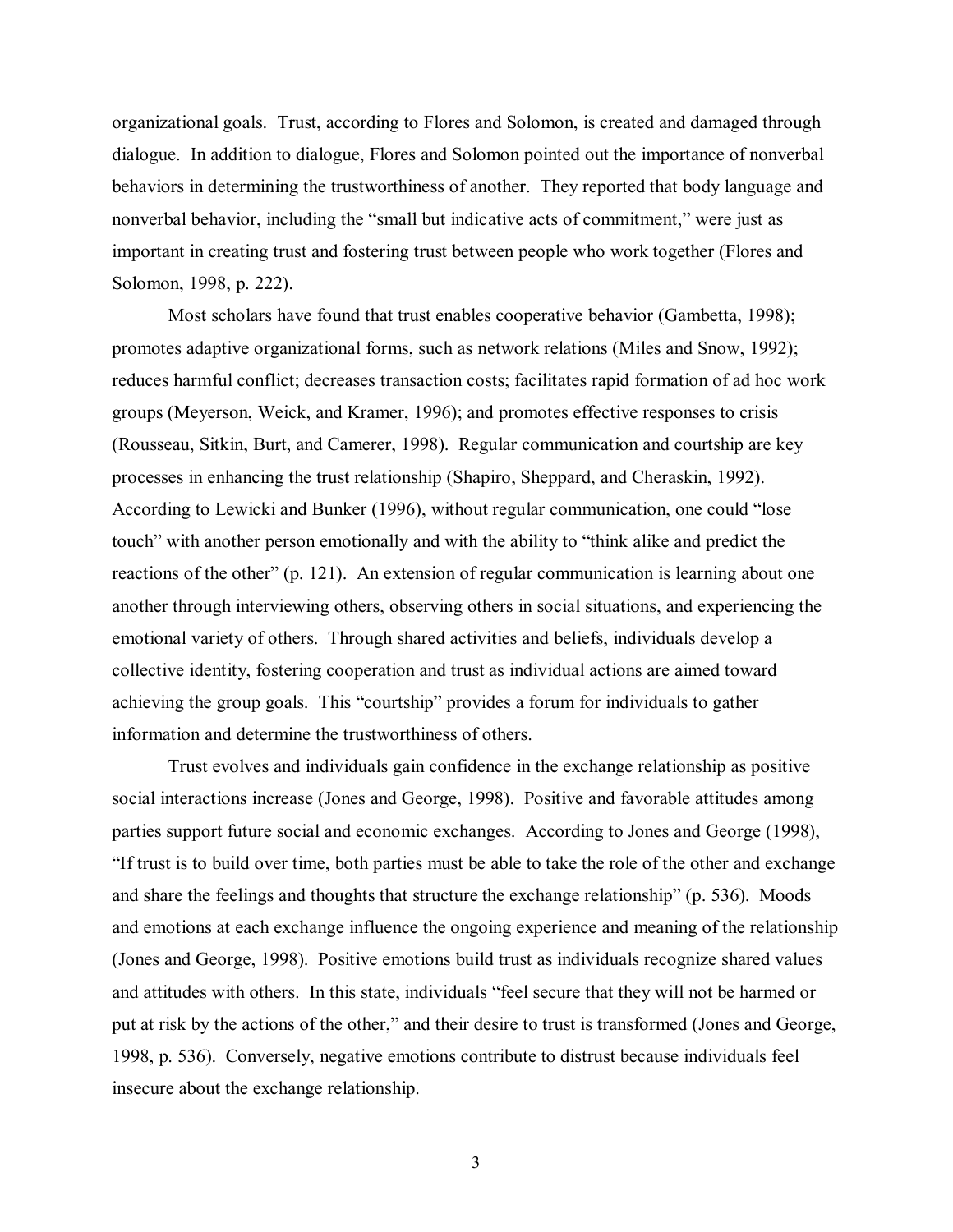Unconditional trust develops as shared values structure the social situation and are reinforced through repeated behavioral interactions (Jones and George, 1998). In this form of trust, positive effect increases as positive moods and emotions strengthen the affective bonds between parties and enhance the experience of trust (Jones and George, 1998). When unconditional trust is present, "relationships become significant and often involve a sense of mutual identification" (Lewicki and Bunker, 1996, p. 537). While Jones and George (1998) stated that "conditional trust," a form based on knowledge and positive expectation of others, was the most common form of trust in organizational settings, they suggested that the "unconditional" state of trust was "something to strive for in important social situations" (p. 537).

Organizational trust, as defined by Fukuyama (1995), is the "expectation that arises within a community of regular, honest, and cooperative behavior, based on the shared norms on the part of other members of that community" (p. 26). The nature of organizational trust, Shockley-Zalabak, Ellis, and Winograd (2000) wrote, "is complex, communication-based, dynamic, and multi-faceted" (p. 38). Shockley-Zalabak et al. (2000) found that, "Organizations with high levels of trust will be more successful, adaptive, and innovative than organizations with low levels of trust or persuasive distrust" (p. 42). Research in areas such as communication (Giffin, 1967), leadership (Atwater, 1988), management by objectives (Scott, 1980), negotiation (Bazerman, 1994), game theory (Milgrom and Roberts, 1992), performance appraisal (Cummings, 1983), labor-management relations (Taylor, 1989), and implementation of selfmanaged work teams (Lawler, 1992) all have highlighted the importance of trust in the work environment.

Trust and trusting relationships are not only important aspects of business, but are essential to the well-being of individuals (Flores and Solomon, 1998). Individuals in the workplace assume "physical safety on the job, at home, even on the streets, with only rare and mercifully brief exceptions" (Flores and Solomon, 1998, p. 215). Daloz, Keen, Keen, and Parks (1996) wrote, "At its best, business creates and manages dynamics and organizations that sustain livelihoods, provide goods and services, and foster fulfilling work on behalf of the well-being of society. At the heart of economic life, business is a primary force in the formation of the global commons" (p. 233).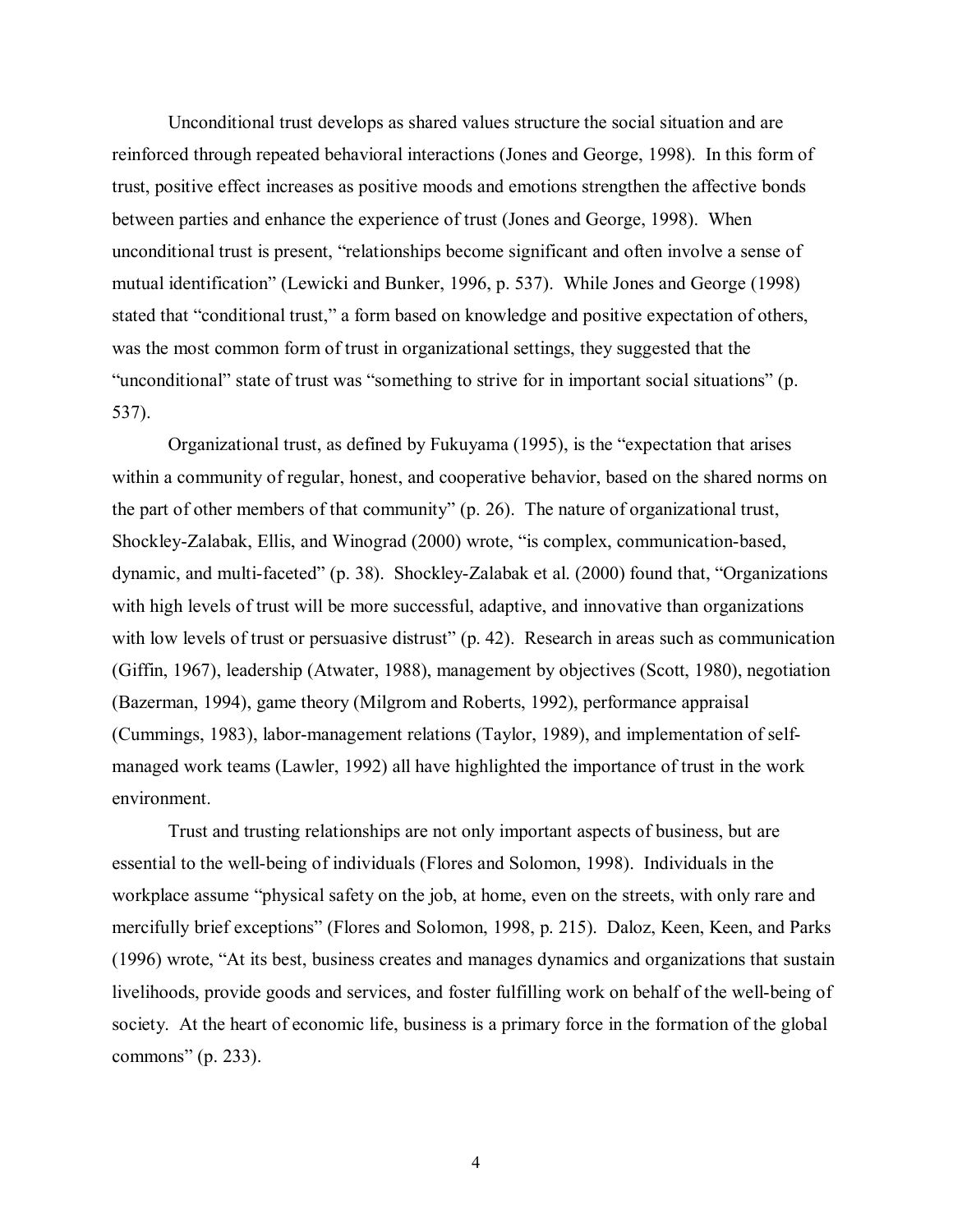Gibb (1991), a humanistic psychologist, believed that trust and fear were the keys to understanding persons and social systems. Trusting, Gibb (1991) wrote, was an "inter-flowing and interweaving of the processes of discovery and creation" rather than fear and control (p. 11). He defined the four processes of discovering and creating—known by the acronym "TORI"—as trusting (T); opening (O); realizing (R); and, inter-being (I). These four discovering processes, Gibb (1991) said, "grow best in internal, intrapersonal environments of trust, and in external environments of trust and low fear" (p. 10). A high-quality environment allows "people to be where they are, to join them in an attempt to see together what is, and to collaboratively look at what might be" (Gibb, 1991, p. 40). Within an organizational environment, higher degrees of trust enhance the discovering processes and, ultimately, the ability of groups and organizations to fully function. Simply, as trust increases, defensive and unproductive behaviors decrease.

Inter-being or inter-depending, the fourth dimension of TORI, emphasizes the human want of giving and receiving freedom within human relationships. Inter-depending or interbeing reflects the desire of each human to relate with others without losing oneself. In high trust environments, individuals seek community with others, while persons in climates of fear seek "privacy and aloneness" and "fantasies about loss of freedom and autonomy are heavy" (Gibb, 1991, p. 16). The human need to connect and the reliance on others to accomplish work tasks, according to Gibb, makes the work environment a good place to start building strong interbeing relationships.

Interaction and communication with others, Gibb stated, are fundamental to developing trust, and ultimately, inter-being relationships. Gibb posited that, as trust grew with interaction, people gradually learned to be personal and accepted attitudes and feelings in others. When trust increased, "people become more expressive, impulsive, frank, and spontaneous" (Gibb, 1991, p. 161). Deeper communication and involvement allowed groups to gather data quickly and make wise decisions (Gibb, 1991). Trust allowed groups to become "more informal, less structured, less controlled, less concerned with power and authority, less dependent upon leadership, and more flowing and fluid in form" (Gibb, 1991, p. 160).

The health of an organization depends on trusting relationships. Organizations with high levels of trust foster a "sense of community" in which everyone takes responsibility for the organization and its well-being (Gibb, 1991). "Community is many things," Andrews (1997) stated, "but the underlying theme is the feeling of being valued, of feeling accepted, of being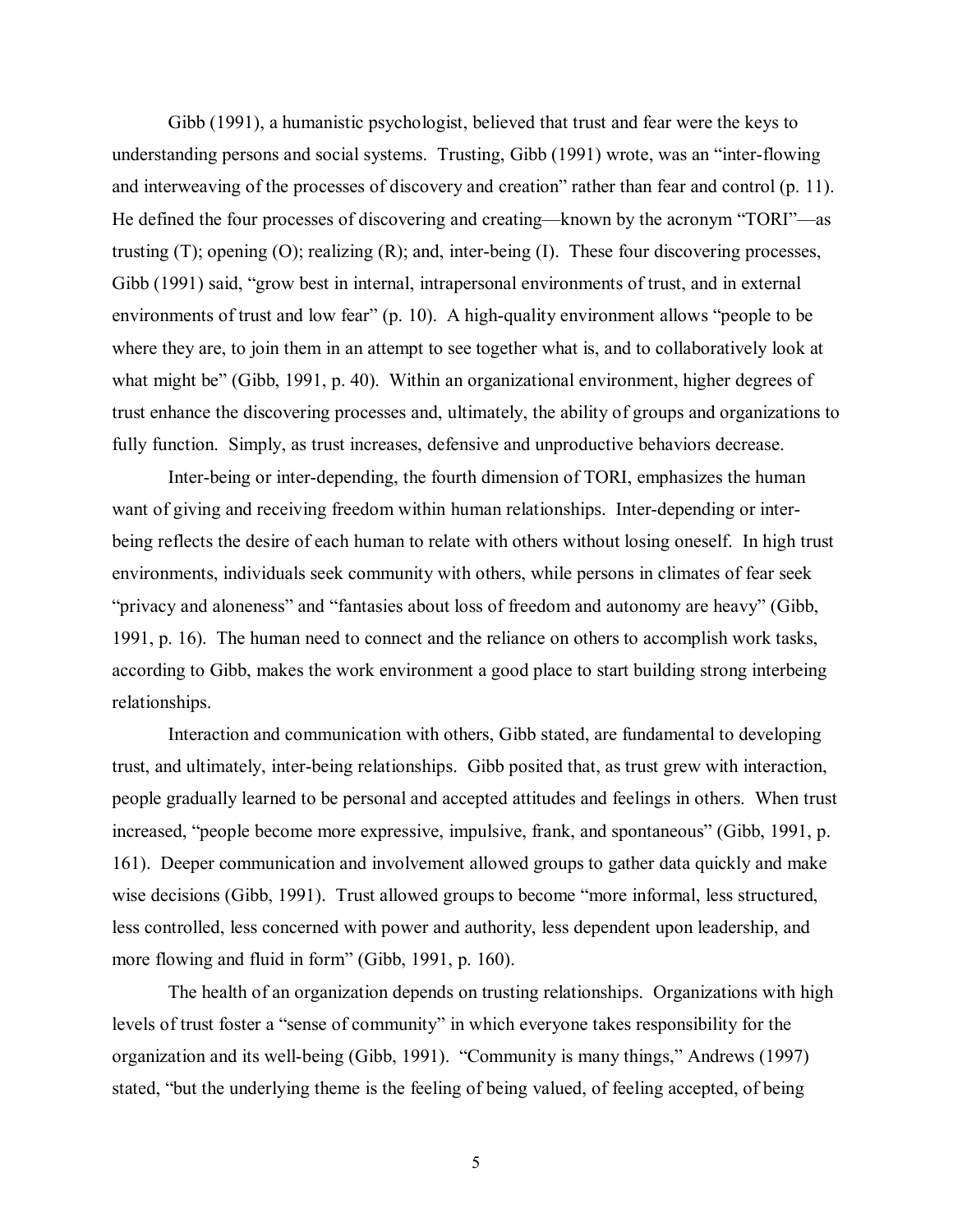cared for. Real community involves equality, participation, authenticity, and sharing—the sharing of values, of laughter, of problems, of food, of stories….It's important for no other reason that our own personal survival" (p. 118). Informal conversations and communication in the workplace provide an important social outlet for members to build community and build trusting relationships. Through relations with other organizational members, employees learn the appropriate social cues of the work environment and reinforce the common bonds that unite the organization as one.

As Daloz, Keen, Keen, and Parks (1996) wrote, "A sense of tribe is deeply embedded in the human soul. All of us are appropriately dependent upon and interdependent with networks of belonging….[T]he recognition of interdependence leads one to place high value on mutually nurturing relationships with others….All people are dependent upon relationships with others and most learn to value them" (p. 63). White (2001) concluded that community provided "a safe atmosphere that enables us to transcend our protective identities and learn, through increased personal responsibility, risk, and communication, to create an environment where self-discovery and shared understanding can flourish" (p. 54). Further, White (2001) stated that, "when an organization or culture engages the whole person: mind, body, and spirit, they enable individuals to find an orientation in life, and brings new impulses to all areas of their culture and civilization" (p. 52).

The human relations movement brought to light the importance of the thoughts, feelings, emotions, and perspectives of employees on organizational life. The findings of the Hawthorne studies, and subsequent research performed by a number of theorists, have underscored the significance of community in organizations—that is, the need of organizational members to feel connected to one another, to their working groups, and to the overriding purpose of their organization. The connection with others and the external environment is a fundamental social and psychological need of human beings.

The fundamental need for meaning, purpose, and community, has led to new studies in the field of adult learning centered on a transpersonal framework. Boucouvalas (1999), a researcher in transpersonal adult development, introduced the significance of a balance between autonomy (the sense of separateness) and homonomy (the sense of connection). White (2001) supported this notion by defining the human spirit as "the vital principle, the animating force traditionally believed to be within and the essential nature of every human being," which sought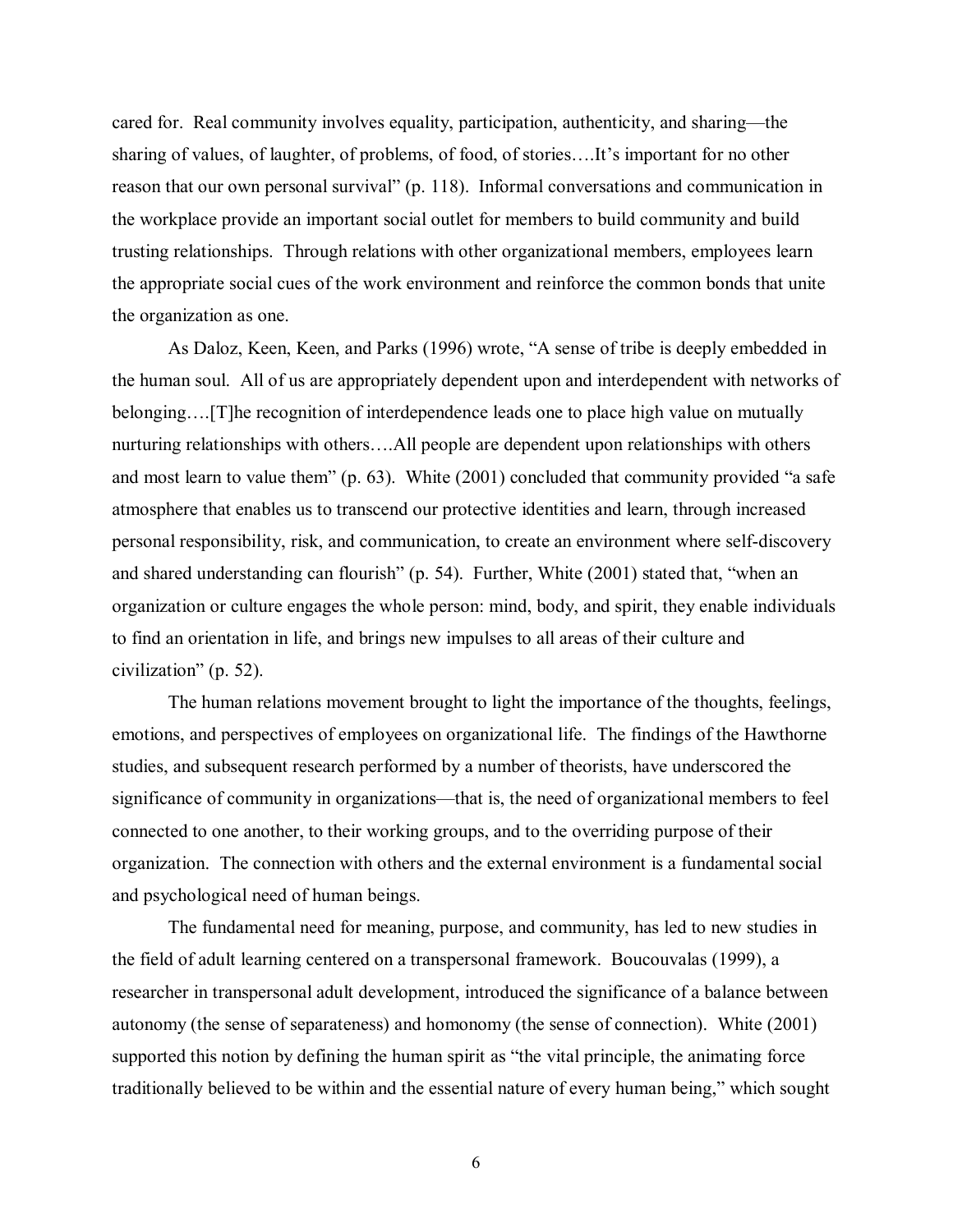community and meaningful work (p. 48). Organizations that engaged the whole person, White (2001) explained, "…can improve organizational performance by leading individuals to experience consciousness at a deeper level" (p. 53).

Recent organizational theory research in the areas of social capital and psychological contracts has underscored the importance of trust in creating community in organizational life. Social capital, defined as a "resource reflecting the character of social relations within the organization," is realized through members' levels of collective goal orientation and shared trust (Leana and Van Buren, 1999, p. 538). "Resilient trust," like acquaintanceship and shared membership, is an important aspect of sustaining community cohesion and collective action. Social interaction provides "certain advantages" as people use their personal contacts to "get jobs, to obtain information, or to access specific resources" (Nahapiet and Ghoshal, 1997, p. 243). Psychological contracts, defined as an "employee's beliefs about the reciprocal obligations between that employee and his or her organization," are considered the foundation of employment relationships (Morrison and Robinson, 1997, p. 226). Socialization, communication, and trust are three factors that can minimize incongruence and decrease violations of an employee's psychological contract. Employees learn to trust one another through observations and experiences. In turn, the amount of trust among employees increases socialization and communication in an organization. Edmondson (1999) found that team psychological safety facilitated learning behavior in work teams as it alleviated risks. Within this safe environment, team members were more likely to share information, engage in problemsolving activities, communicate opinions, and solicit feedback, thus contributing to the learning process (Edmondson, 1999).

The quest for a feeling of community, Gibb (1991) concluded, centered on three "romantic or utopian hopes" about life: (1) life should be more caring; (2) life should be more intimate; and, (3) life should have greater depth (p. 198). He found that modern life had heightened the search for community as feelings of "alienation, unconnectedness, and superficiality" pervaded modern society (Gibb, 1991, p. 198). Shockley-Zalabak et al. (2000) wrote, "Globalization, workplace diversity, increased awareness of cultural differences, downsizing, delayering, the call for increased workplace democracy, international networks, complex alliances, information technologies, and decentralized decision making are only some of the events and processes during which trust assumes significant importance" (p. 35). As the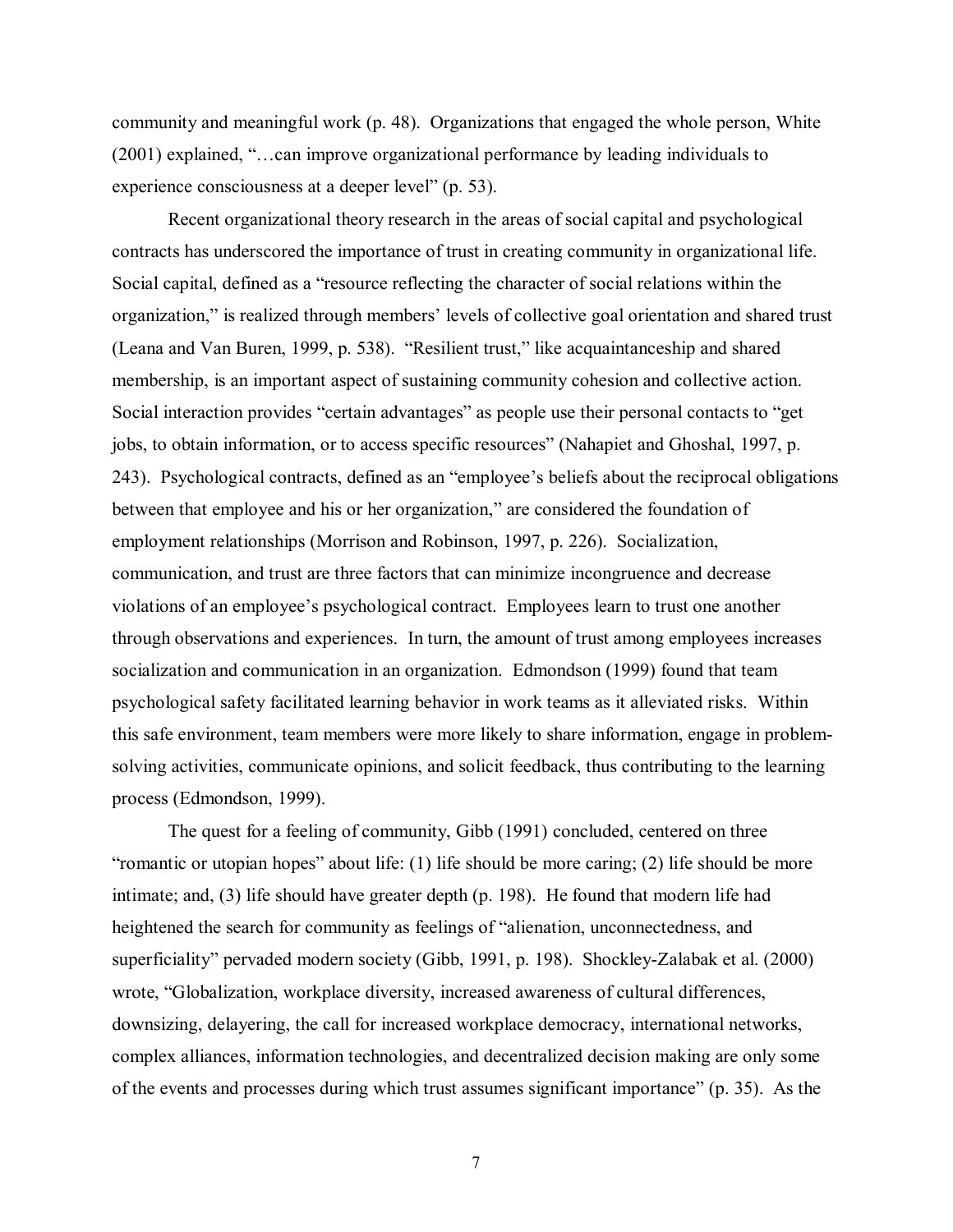work environment becomes unstable, and employees feel more uncertain about the future, trust can provide the glue that sustains an organization's membership. More importantly, trusting relationships allow employees to feel connected to one another and to the organization, thus instilling a sense of purpose and meaning to the work being performed and an overall sense of belonging.

The rise of the information age has increased the need for organizations to more rapidly acquire, capture, and disseminate knowledge in order to remain competitive in the global market. This urgency has forced many organizations to turn to information technology as one way to more rapidly and efficiently distribute knowledge to a dispersed workforce. However, organizations are finding that although the technology can enhance the interaction of existing communities, it cannot create community by itself (Shand, 1999). Communities within an organization build trust and share knowledge through informal learning and communication. Information technology enables trusted and established communities to establish new venues for sharing knowledge.

In the last decade or so, technological changes have reduced the need for face-to-face interaction (Hallowell, 1999). While computers once were the tools used to complete specific tasks, individuals now use computers to communicate with others and to work on a variety of tasks (Dryer, Eisbach, and Ark, 1999). Computers change our relationships not only with devices but with individuals as well. Increasingly, information technologies are becoming communication systems, requiring that social interaction between people be mediated by a computer system.

E-mail technology offers an ease of communication for organizations. In many ways, the access and ease of e-mail communication has provided organizations with the ability to more efficiently transmit information across dispersed communities. When people use e-mail, they can communicate even when they are not physically or temporally proximate. Thus, it is not surprising that most studies have reported that the use of e-mail increased organizational communication. However, some research has found that the "simple and instantaneous longdistance communication can increase the potential for misunderstanding by making the need for cultural adjustment less obvious" (Handy, 2000, p. 41). In fact, Handy (1999) argued that trust needed physical touch, and electronic communication was devoid of physical contact. The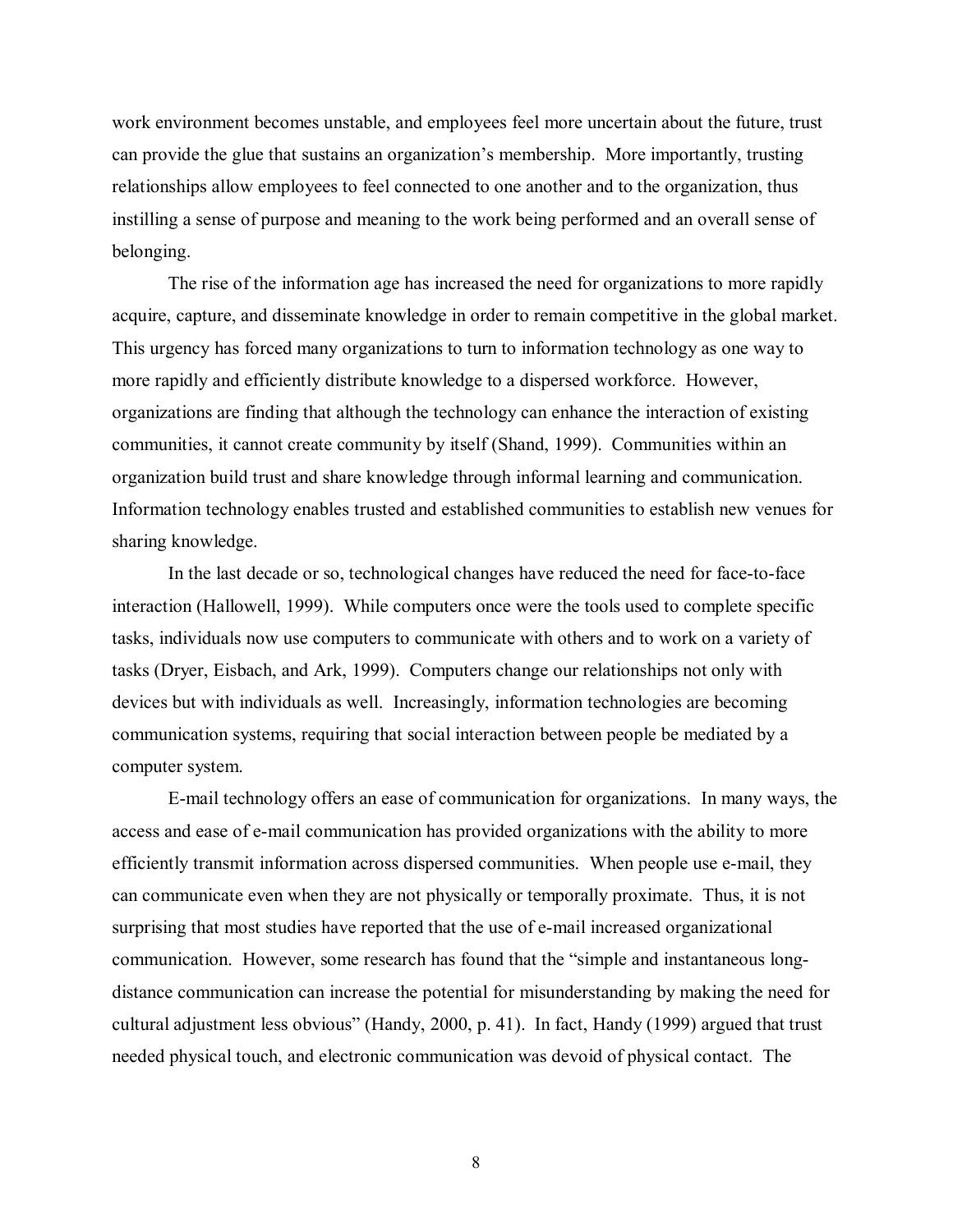absence of the "human moment" in an organization, Handy wrote, could "wreak havoc" as "good people leave," and "those who remain are unhappy."

#### **I.2 Statement of the Problem**

Socialization and communication in organizations offer opportunities for employees to learn trust, enhance psychological safety, and build community (Morrison and Robinson, 1997). The literature suggests that organizations that create a "sense of community" are more effective. Research has shown that communication technologies have eliminated key aspects of dialogue like non-verbal social cues (Shockley-Zalabak et al., 2000) and limited the amount of human contact within an organization. Thus far, limited research has been conducted on the influences of e-mail communication at an organizational level, specifically as it relates to organizational trust and the psychological sense of community in the workplace.

According to Gibb (1991), the feeling of community and connection with others in the work environment is an "underdeveloped area of organizational theory" (p. 186). The absence of the "human moment" at work, Hallowell (1999) concluded, could lead to increased anxiety and a reduced sense of cohesiveness. In spite of the link between socialization, communication, and trust, there is almost no research that specifically addresses the relationship between e-mail communication, organizational trust, and psychological sense of community in the workplace (Drake et al., 2000).

## **I.3 Purpose of the Study**

This study has two purposes. First, the intent is to examine the relationship between physical proximity to others in the workplace, and the amount of communication received and sent through selected channels of communication, for specified employment levels within an organization. Second, the study is aimed at learning more about the relationship between e-mail communication, physical proximity to others, organizational trust, and the psychological sense of community in the workplace for specified employment levels within an organization.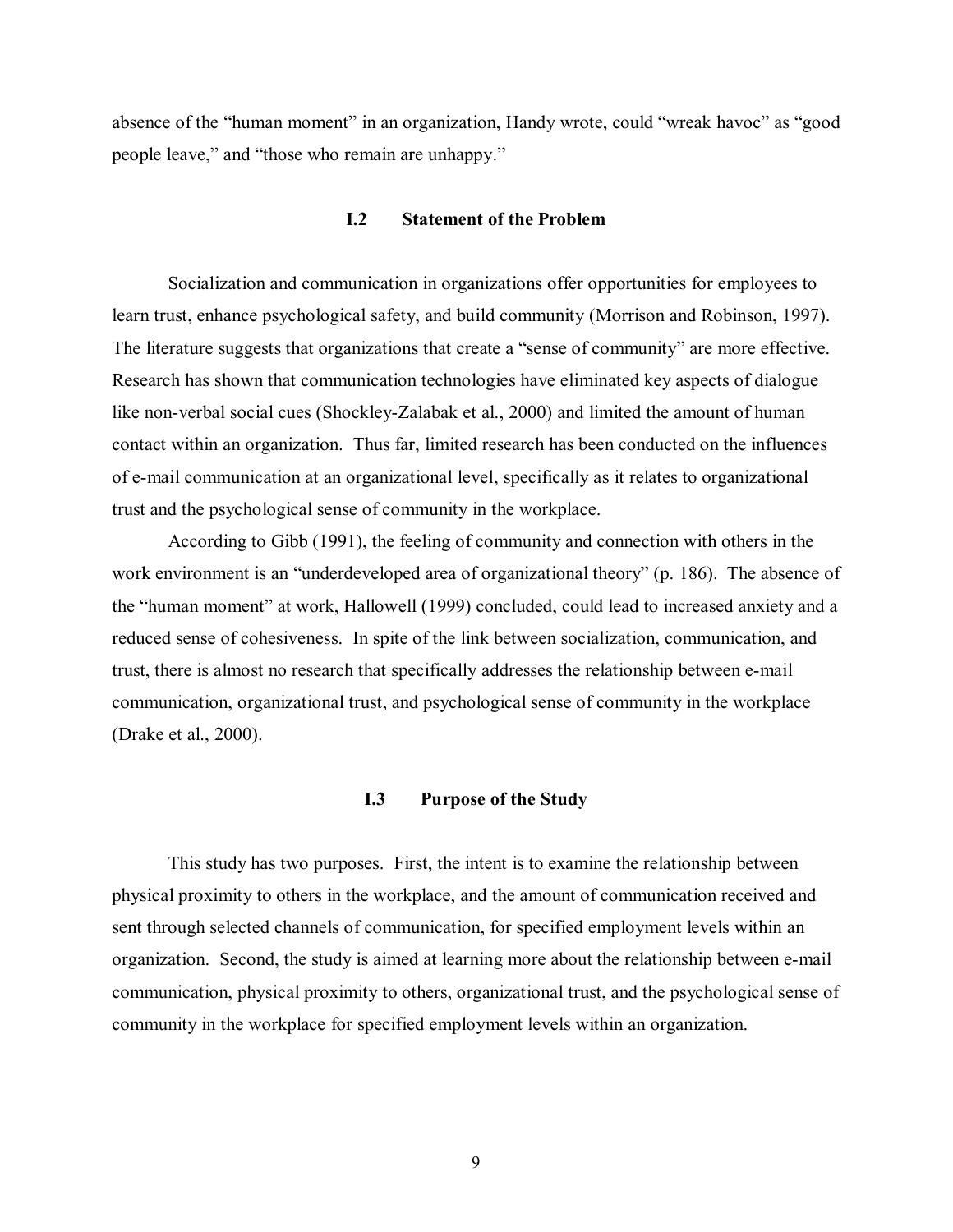## **I.4 Definition of Terms**

In this study, four selected communication channels were examined: (1) face-to-face, (2) paper, (3) telephone, and (4) e-mail. Physical proximity to others in the workplace is represented by five categories: (1) Very Close; (2) Close; (3) Somewhat Close/Distant; (4) Distant; and, (5) Very Distant. The questionnaire provides a scale defining each physical proximity category. Three categories define specific employment levels within the organization: (1) Staff, (2) Management, and (3) Top Management. Responses provided in the demographic section of the questionnaire helped formulate the profile of the study sample.

# **I.5 Research Questions**

This research was conducted to learn more about the relationships between e-mail, organizational trust, and psychological sense of community in the workplace. Specifically, two questions guided the inquiry: (1) Within the organization, how does physical proximity to others in the workplace relate to the amount of communication received from and sent to others through the selected channels, for specified employment levels? (2) Within the organization, how does the amount of e-mail communication received from and sent to others, and the physical proximity to others, relate to organizational trust and psychological sense of community in the workplace for specified employment levels? (a) What is the relationship between e-mail communication and organizational trust? (b) What is the relationship between e-mail communication and psychological sense of community in the workplace? Of course, individual characteristics and organizational environment could be important too.

#### **I.6 Significance of the Research**

Because more and more organizations use technology to communicate with their employees, the findings from this research will help determine the importance of the "human moment" and its influence on an individual's perceived feelings of trust and community within the work environment. Research in the areas of trust and the psychological sense of community in the workplace, specifically as it relates to the use of technology, will help gain a deeper